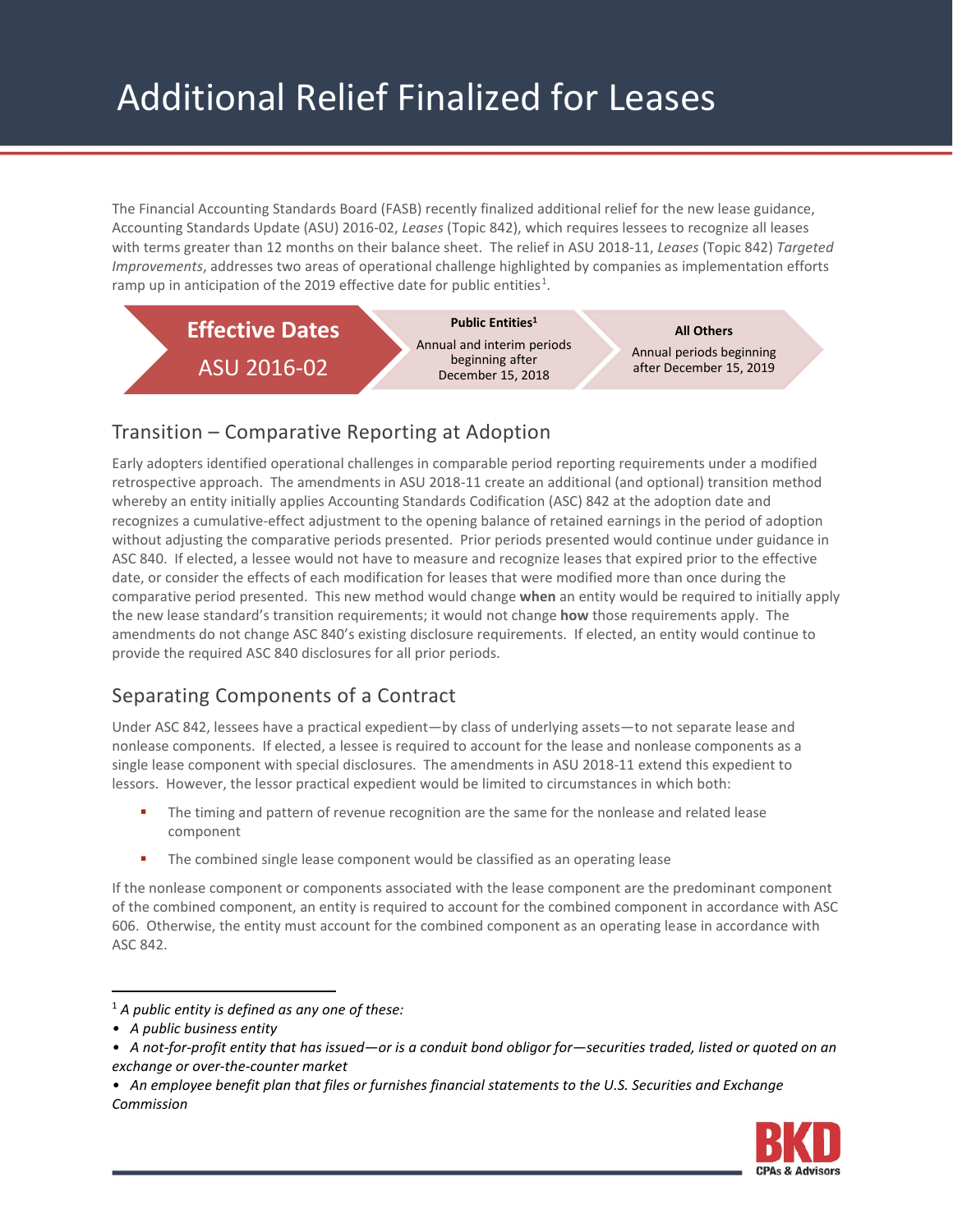An entity electing this practical expedient—including an entity that accounts for the combined component entirely in ASC 606—is required to disclose the following by class of underlying asset:

- The fact that it elected the expedient
- Which class(es) of underlying asset the lessor made the election to
- The nature of (a) the lease component and nonlease component(s) that were combined as a result of applying the practical expedient and (b) any nonlease components that were not eligible for the practical expedient and, thus, not combined
- The topic the entity applies to the combined component (Topic 606 or 842)

### **Transition**

These amendments have the same effective date and transition requirements as the leases standard. Early adopters of ASC 842 have special transition guidance. The practical expedient may be elected either in the first reporting period following the issuance of ASU 2018-11 or at the original effective date of Topic 842 for that entity. The practical expedient may be applied either retrospectively or prospectively.

All entities, including early adopters, that elect the practical expedient related to separating components of a contract must apply the expedient—by class of underlying asset—to all existing lease transactions that qualify for the expedient at the date elected.

## Other Projects

Earlier this month, FASB released a set of technical corrections in ASU 2018-10, *Codification Improvements to Topic 842, Leases*, which provides clarity on several items to prevent possible diversity in practice.

In March 2018, FASB added a project to address narrow-scope lessor issues, including taxes collected from lessees and certain lessor costs paid directly by lessees. FASB agreed lessors could analogize to revenue guidance in ASC 606 that allows an accounting policy election to exclude from the transaction price certain sales taxes that the entity collects from a customer. Lessors also could analogize to ASC 606 to exclude certain lessor costs from variable consideration in the lease contract when those lessor costs are paid by the lessee and the uncertainty in the amount paid is not expected to ultimately be resolved. An exposure draft with a short comment period is planned for the third quarter of 2018. A final standard should be issued before year-end.